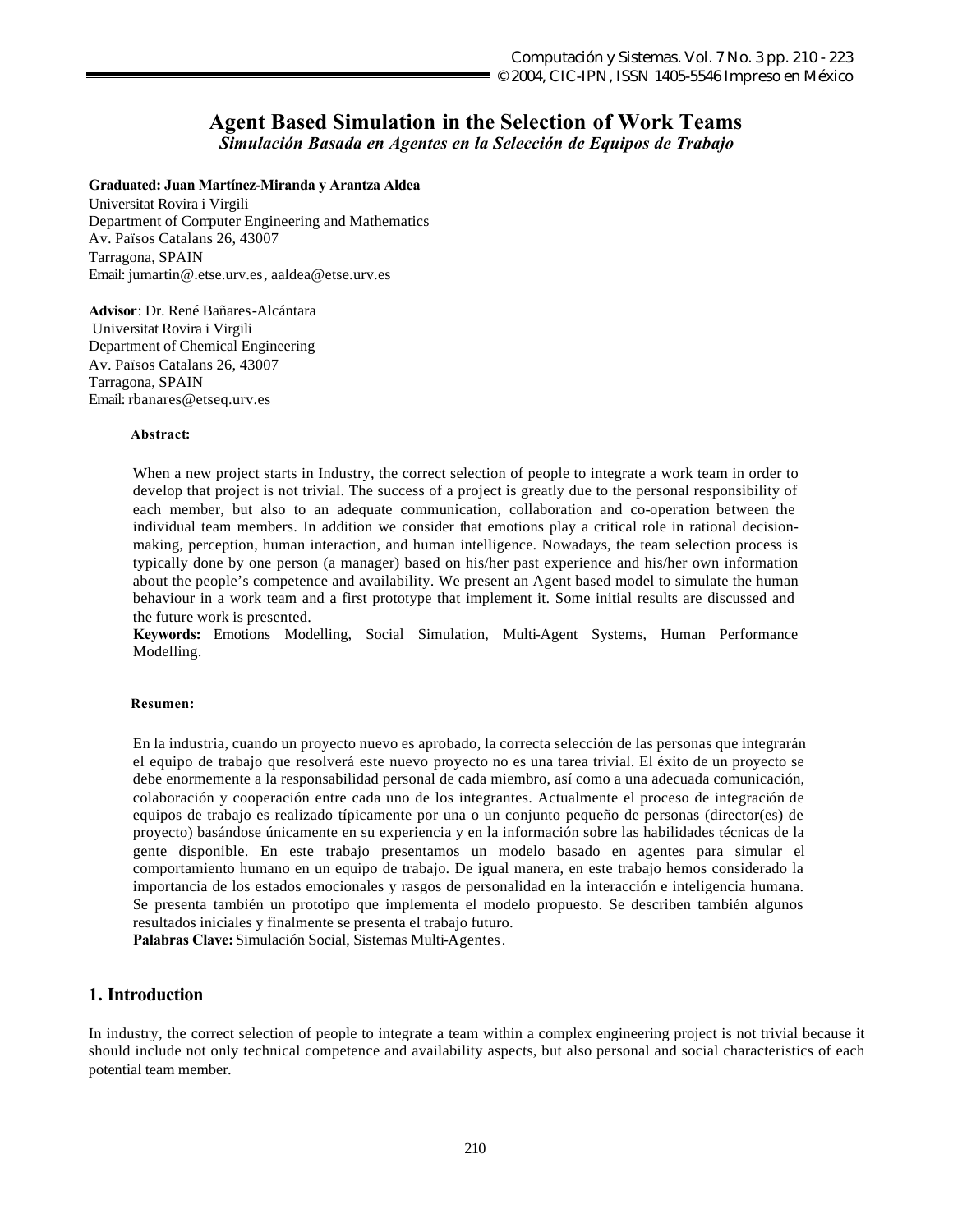The success of a project is greatly due to the personal responsibility of each member, but also to an adequate communication, collaboration and co-operation between the individual team members [1]. Often, a good working environment depends on the personal characteristics of each worker. This is even more important in a project, where the interaction and communication between team members are fundamental for the achievement of the final objective. In addition to social and external factors, emotions play a critical role in rational decision-making, perception, human interaction, and human intelligence [2]. The particular emotional state of a person is an additional factor that affects the performance of his/her work and the work of the whole team. The emotional state of a person varies with time; furthermore, given the same circumstances, the reactions of different people can be quite different.

Since one of the goals of Artificial Intelligence is to design and implement systems that simulate human intelligent behaviour [3], we propose that some of its techniques can be very useful to support the configuration of work teams. More specifically, we think that the Multi-Agent Systems (MAS) could help to simulate human behaviour within a team given its capability to account characteristics such as autonomy, co-ordination and communication [4].

This paper presents our research work proposal in order to help in solving the problem for the configuration of work teams. We have proposed an agent based model to simulate each team member with a software agent that includes not only technical competence and availability aspects, but also some personal and social characteristics [5].

In section 2 we present the components of our model. Section 3 presents the description of the system that implements our model and Section 4 shows the preliminary results. Finally, in the last section the conclusions and future work are described.

# **2. Proposal Model**

In our model, when a project is started, the project manager selects, according to his/her own experience, a possible set of team members. Once the team is formed, several simulations of its behaviour are performed. If the overall results indicate that the team could possibly complete the project with success, the project manager has the possibility to save the team configuration in a file for future reference. However, if the simulations do not predict an acceptable performance, the project manager has the possibility of adding, removing or modifying the team members, until a suitable team is identified (figure 2.1).



**Fig. 2.1.** Team Selection Process.

We use software agents to represent each person from real life. The internal model of our agents is based on the PECS architecture [6] where the physical component has been removed (at the moment, we do not need to simulate physical characteristics in our agents) and personality traits have been added to the emotion component.

The agents have a specific role within the team, this role is given by the type of tasks that the agents should achieve. To assign roles, we use as a case study a team in charge of a conceptual design problem [7] due to the large number of people with diverse backgrounds involved in the process [8]. The roles that we have considered are the following: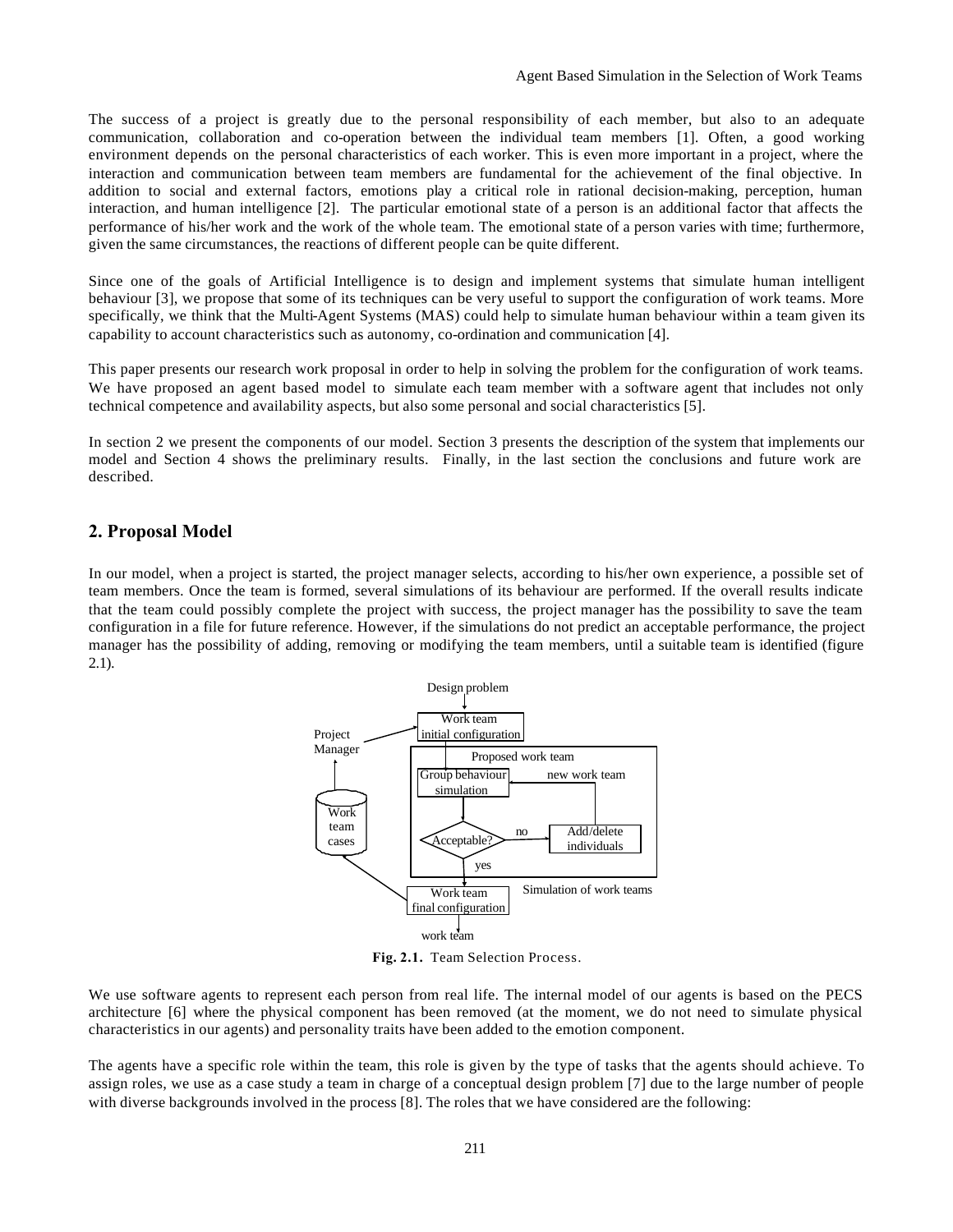- **Project Manager***.* The agent with this role simulates to have the knowledge of the person in charge of the team, and also specialised task knowledge.
- **Engineer.** These agents simulate to have knowledge about specialised tasks of the project. For example Chemical Engineers, Environmental Engineers, etc.
- **Technician***.* The technician simulates having knowledge about specific technical tasks, e.g. simulation packages, statistics, etc.
- **Assistant**. Agents that simulate the work of people who are involved in routine, repetitive tasks, e.g. data acquisition, graphics, etc*.*

The internal characteristics of a software agent are then matched with the ones of a real person using the three basic aspects which represent the second layer of the PECS architecture:

- **Cognition** to represent some technical related knowledge of a person, i.e. creativity and experience.
- **Emotion** and **personality** to represent some emotional states. We consider the following basic emotions: *desire* [9], *interest* and *disgust* [10], and *anxiety* [11]; we also consider the *stress* parameter. Personality traits: *amiable*, *expressive*, *analytical* and *driver* [1] (Table 2.1).

| <b>Amiable</b>                                                                |  |  |  |  |  |  |
|-------------------------------------------------------------------------------|--|--|--|--|--|--|
|                                                                               |  |  |  |  |  |  |
| <b>Emphasis:</b> Steadiness; co-operating with others to carry out the tasks. |  |  |  |  |  |  |
| Pace: Slow and easy; relaxed.                                                 |  |  |  |  |  |  |
| Priority: Relationships.                                                      |  |  |  |  |  |  |
| Focus: Getting acquainted and building trust.                                 |  |  |  |  |  |  |
| Irritation: Pushy, aggressive behaviour.                                      |  |  |  |  |  |  |
| Speciality: Support; "We're all in this together so let's work as a team".    |  |  |  |  |  |  |
| <i>Expressive</i>                                                             |  |  |  |  |  |  |
| <b>Emphasis:</b> Influencing others; forming alliances to accomplish results. |  |  |  |  |  |  |
| Pace: Fast.                                                                   |  |  |  |  |  |  |
| Priority: Relationships.                                                      |  |  |  |  |  |  |
| Focus: Interaction; dynamics of relationships.                                |  |  |  |  |  |  |
| <b>Irritation:</b> Boring tasks and being alone.                              |  |  |  |  |  |  |
| Speciality: Socialising; "Let me tell what happened to me".                   |  |  |  |  |  |  |
| <b>Analytical</b>                                                             |  |  |  |  |  |  |
| <b>Emphasis:</b> Compliance; working with existing circumstances to promote   |  |  |  |  |  |  |
| quality in products and services.                                             |  |  |  |  |  |  |
| Pace: Slow; steady; methodical.                                               |  |  |  |  |  |  |
| <b>Priority: The task</b>                                                     |  |  |  |  |  |  |
| Focus: The details; the process.                                              |  |  |  |  |  |  |
| Irritation: Surprise; unpredictability.                                       |  |  |  |  |  |  |
| Speciality: Processes; systems; "Can you provide documentation for your       |  |  |  |  |  |  |
| claim?                                                                        |  |  |  |  |  |  |
| <b>Driver</b>                                                                 |  |  |  |  |  |  |
| <b>Emphasis:</b> Dominance; shaping the environment by overcoming opposition  |  |  |  |  |  |  |
| to accomplish the tasks.                                                      |  |  |  |  |  |  |
| Pace: Fast.                                                                   |  |  |  |  |  |  |
| Priority: The task.                                                           |  |  |  |  |  |  |
| <b>Focus: Results.</b>                                                        |  |  |  |  |  |  |
| <b>Irritation:</b> Wasting time: 'touchy feel' behaviour that blocks action.  |  |  |  |  |  |  |
| Speciality: Being in control; "I want it done right and I want it done now."  |  |  |  |  |  |  |
|                                                                               |  |  |  |  |  |  |

**Table 2.1.** Different personality types. (Material from S. Schubert, Leadership Connections Inc., Highland Lake, NJ 07422)

• **Social characteristics** to represent the interaction between team members: *introverted*/*extroverted*, *preferring to work alone* or *preferring to work in a team*.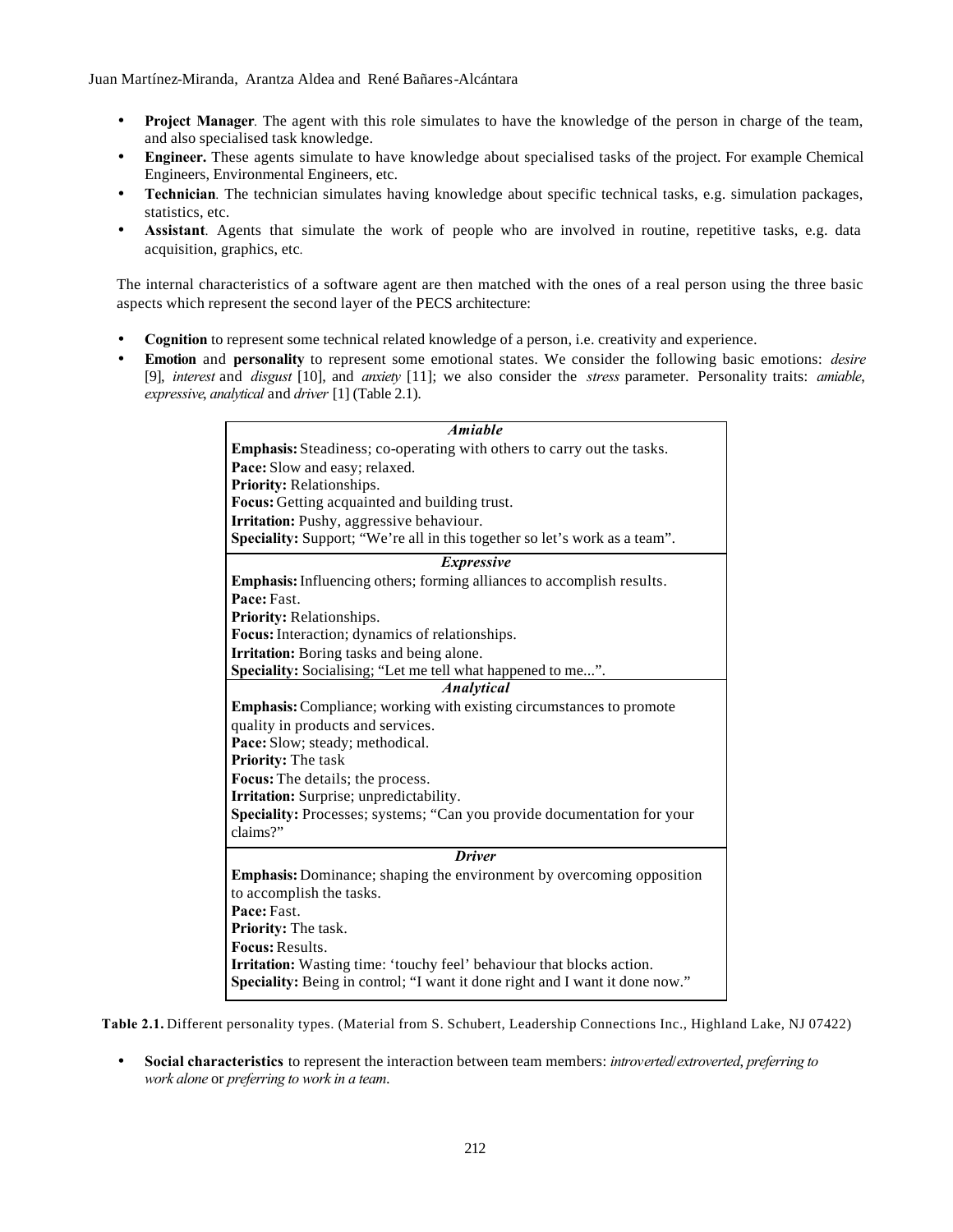## **2.1. Tasks Representation**

In our model, the agents do not solve a real conceptual design problem but only simulate their interaction with other agents and with their assigned task(s). The representation of these tasks includes the following parameters:

- **Number of participants.**Number of agents required to perform that task.
- **Duration of the task.** Every task must have a duration from its starting point to the end. This time is measured in working days.
- **Sequence of the task.** The form in which the tasks are executed is important, there are tasks that should start when another task(s) have finished. Other tasks are completely independent and can be executed in parallel.
- **Difficulty of the task.** A task can be complex or not.
- **Type of task.** Generic or specialised task.
- **Deadline.** Some important tasks may have a deadline. Some tasks can be delivered before or after an estimated due date, but there are crucial tasks that must not exceed the deadline. If a task with a deadline is running late, a reorganisation within the team should be considered to complete the crucial task.
- **Priority of the task.** Every task has a priority parameter, and the agents must be capable of reorganise their work to complete on time the tasks with the highest priority;
- **Quality of the task.** This parameter represents the task quality generated by the agents in charge of that task and is consequence of the agent's behaviour.

The value of some of these task parameters changes when the agent interacts with the task, and by the same token, some internal parameters of the agent (e.g. anxiety, stress, interest, etc.) are altered by the parameters of the tasks such as priority, quality and deadline.

The division of the project into tasks and the sequence and the type of these tasks is an input to the system, therefore our application does not verify whether the planning of the project is correct or not.

#### **2.2. Generation of the Agent Behaviour**

The agent behaviour is given by the interaction between its internal state with its assigned task and with the internal state of its team-mates. One feature that we have introduced in our model are random variations around each internal parameter value of the agent to account for the non-deterministic nature of human behaviour. These random values generate different results for each simulation even if the same team is working on the same project. We generate these random probabilities using a normal distribution curve (see Figure 2.2).

## Normal distribution with mean  $m$  and standard deviation  $s$ .



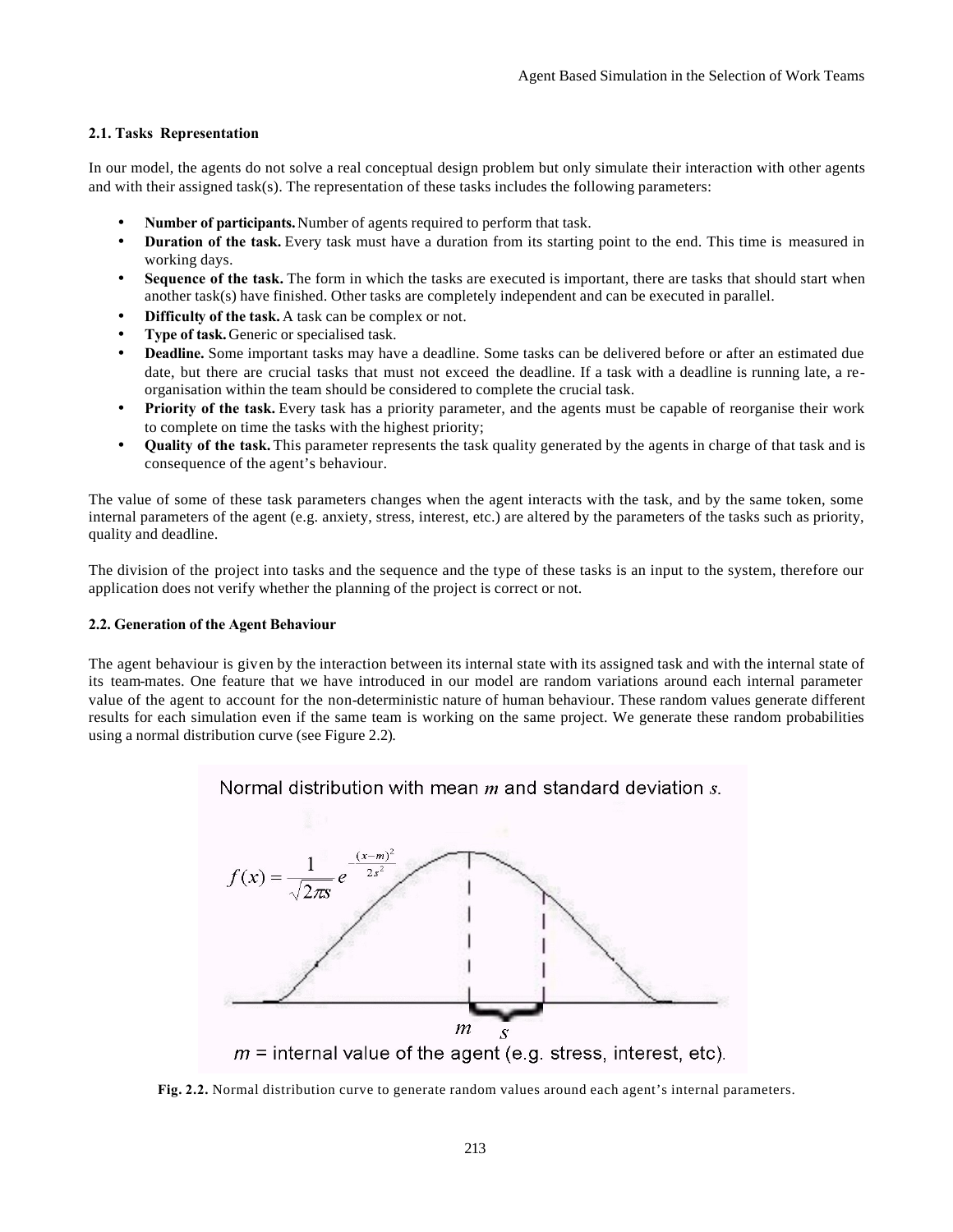All the internal values of the agents are measured using fuzzy logic. For example, Agent A may have the following values in its *cognition* component:

> Agent\_A(*creativity, high),* Agent\_A(*experience, medium),*

and in its *emotion* component:

Agent\_A(*desire, medium*), Agent\_A(*interest, high*), ...

These values could change according to the task assigned. With these internal parameters each agent simulates the interaction with other agents and with their assigned task(s).

From this interaction, two of the tasks parameters are modified: *task duration* and *task quality*. These two parameters are also quantified using fuzzy logic. As a result of the interaction between Agent A and the Task X, the duration and quality task parameters change using fuzzy values as follows:

> Task\_X(*duration, high\_advance*), Task\_X(*quality, decrease\_medium* ).

Once the quality of the task is determined from the interaction between the agent with its task, the internal state of the agent is modified again as consequence of this generated value. This process is repeated with all the agents and their assigned tasks until the simulation of the whole project is made (see Figure 2.3).



**Fig. 2.3.** Agent behaviour generation process.

The whole algorithm that produces the agent's behaviour is as follows:

- 1. The agent identifies its assigned task and its team-mates in that task.
- 2. According with the parameters of the task and the internal parameters of the other agents, the agent internal state is updated using fuzzy rules. For example given the Agent\_A in charge of Task\_X:

IF Task\_X(*is\_delayed, high*) AND Task\_X(*quality, low*) AND Task\_X(*difficult, complex*) AND .... AND Agent\_A(*experience, low*) AND Agent\_A(*creativity, medium*) AND Agent\_A(*personality, driver*) AND ... **THEN** Agent\_A(*interest, decrease\_medium*) AND Agent\_A(*anxiety, increase\_high*)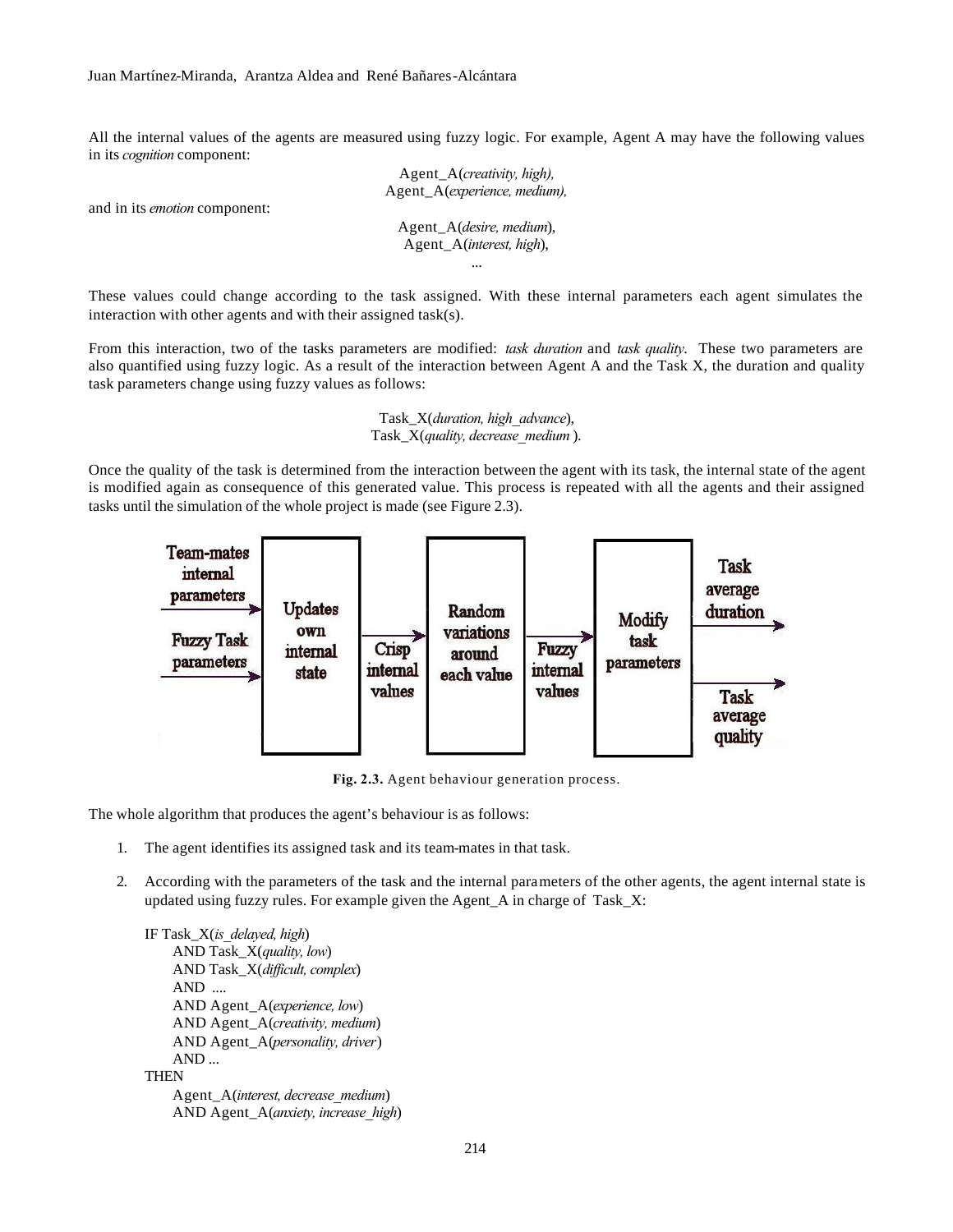AND ...

3. Once the agent internal state is updated, each agent simulates to perform its assigned task. The task outputs parameters are updated. For example:

IF Agent\_A(*interest, medium*) AND Agent\_A(*disgust, low*) AND Agent\_A(*creativity, medium*) AND Agent\_A(*prefers to work alone, works with others*) AND ... **THEN** Task\_X(*duration, medium\_delay*)

AND Task\_X (*quality, increase\_high*)

4. If Task\_X precedes Task\_Y, then the defuzzified value of Task\_X *duration* parameter is added to Task\_Y *duration* crisp parameter. Finally the agent in charge of Task\_Y updates its internal state according with the Task\_Y parameters (step 2).

For all the fuzzy values we use the Gaussian-shaped membership function. For the matching rule we use the Mamdani fuzzy rule-based model [12] (the minimum operator) to represent the "AND" in the premise and the implication. To obtain crisp values (i.e. the defuzzified values) we use the *centre of gravity* (COG) method given by the formula:

$$
u^{\text{crisp}} = \frac{\sum_i \mathbf{b}_i \int \!\! \mu_{\theta^j}}{\sum_i \int \!\! \mu_{\theta^j}}
$$

where  $u^{crisp}$  is the defuzzified value;  $b_i$  denotes the centre of the membership function of the consequent rule and the integral of  $\mu_{(i)}$  denotes the area under the membership function  $\mu_{(i)}$ .

Finally, the fuzzy sets for the *creativity* and *experience* parameters are also measured like the intensity of basic emotions, with a Gaussian-shaped membership function and the following fuzzy values: *low experience / creativity, medium experience / creativity* and *high experience / creativity*. The difference of these two internal parameters is that they are not modified through the simulation of the project.

## **3. Implementation of the Model**

The implementation of the model is described in this section. This prototype is being implemented using the Java Agent DEvelopment Framework (JADE) for MAS development (see http://jade.cselt.it). We choose this framework because it is FIPA (The Foundation for Intelligent Physical Agents) compliant (see www.fipa.org).

For the "reasoning" of the agents over its environment (its assigned tasks and its team-mates) we use the java rule engine call it JESS (see http://herzberg.ca.sandia.gov/jess/) and FuzzyJESS for the implementation of the internal fuzzy values and fuzzy rules of the agents (see http://www.iit.nrc.ca/IR\_public/fuzzy/fuzzyJToolkit2.html).

Our first prototype has the following assump tions and limitations:

- a) The agents do not solve a real conceptual design problem but only simulate their interaction with other agents and with their assigned task(s);
- b) Given the uncertainty associated with the characterisation of the cognition, emotion, personality and social properties of a person, random probabilities around the fixed values of such properties (representing the internal state of the agent) will be used.
- c) The set of global behaviours of a team is obtained by averaging its behaviour over a statistically significant number of simulations.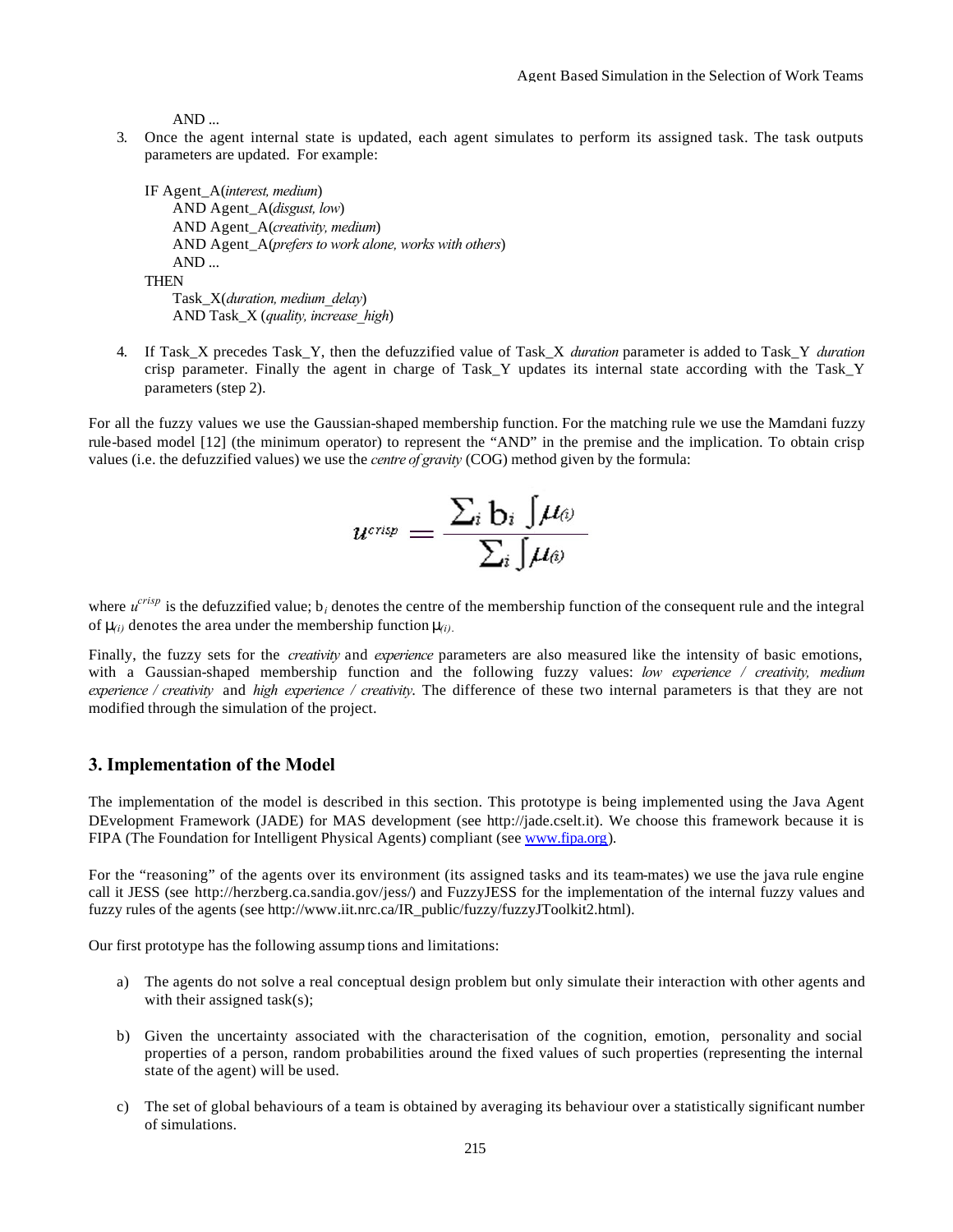d) The most suitable team configuration can be obtained by comparing the sets of global behaviours for several possible team configurations.

#### **3.1. Components of the System**

Our prototype has the following three main components:

**Configuration module.** In this component the user must configure the initial team. Two or more agents form the team, and the user must also configure the internal state of each agent. Once the team is configured, the user must specify the project that the team will perform, i.e. the characteristics of the project tasks. Another parameter that can be configured in this module is the standard deviation *(sv)* for the random values around each agent's internal parameters.

**Simulation module.** The user sets the number of simulations to be performed, and then the system starts the simulations.

**Results module***.* This component shows the results of the team's behaviour. This component includes some graphics to ease the interpretation of the data generated by the simulations, i.e. graphical statistics of information such as the average performance of the work team and of each agent.

In the configuration module the user must select the type of agent that he/she wants to create (Project Manager, Engineer, Technician or Assistant). After that, all the internal parameters of the agent must be set, and finally the agent is created (see figure 3.1).

Once the agent is created, the interface allows the user to see and modify the internal parameters of the agent, or if necessary, delete an agent. The prototype allows the user to save the configuration team for future use.

| <b>Tasks Simulations Results Help</b>                                            |                  |                                                                                                                                                                                       |                           |                                                                                                                                                                                                                                         |
|----------------------------------------------------------------------------------|------------------|---------------------------------------------------------------------------------------------------------------------------------------------------------------------------------------|---------------------------|-----------------------------------------------------------------------------------------------------------------------------------------------------------------------------------------------------------------------------------------|
|                                                                                  |                  |                                                                                                                                                                                       | <b>TEAM CONFIGURATION</b> |                                                                                                                                                                                                                                         |
| Select type of person:                                                           |                  | <b>ASSISTANT</b>                                                                                                                                                                      |                           |                                                                                                                                                                                                                                         |
|                                                                                  | Name:            | Enrique                                                                                                                                                                               |                           |                                                                                                                                                                                                                                         |
| <b>Social Status</b>                                                             | <b>Cognition</b> | <b>Emotions Personality</b>                                                                                                                                                           |                           | <b>Created Agents:</b>                                                                                                                                                                                                                  |
| Desire:<br>Interest:<br><b>Disqust:</b><br>Anxiety:                              | LOW<br>$-22$     | <b>MEDIUM</b><br><b>COL</b><br>CO.                                                                                                                                                    | <b>HIGH</b>               | PROJECT MANAGER -- > Juan<br><b>ENGINEER -- &gt; Oscar</b><br>ENGINEER -- > Ivan<br>ENGINEER -- > Antonio<br>TECHNICIAN -- > Marco<br>TECHNICIAN -- > Joel<br>TECHNICIAN -- > David<br>ASSISTANT -- > Daniel<br>ASSISTANT --> Guillermo |
| Stress:<br>Show                                                                  |                  | ØÖ.<br>Clear                                                                                                                                                                          | <b>Create Agent</b>       |                                                                                                                                                                                                                                         |
| <b>ASSISTANT AGENT: Enrique</b><br><b>Stress: Medium</b><br>PERSONALITY: Driver. |                  | SOCIAL STATUS: Introverted, Prefers work in team.<br>COGNITION: Creativity: High, Experience: Medium<br><b>EMOTIONS: Desire: Low, Interest: Medium,</b><br>Disgust: Low, Anxiety: Low |                           | Organisation type:<br>Centralised hierarchy<br><b>Tree hierarchy</b><br><b>Without hierarchies</b><br>∩                                                                                                                                 |

**Fig. 3.1.** Team configuration window

The window shown in Figure 3.2 allows the user to set the tasks that form the project to be developed by the team. When a task is created, all its parameters must be set.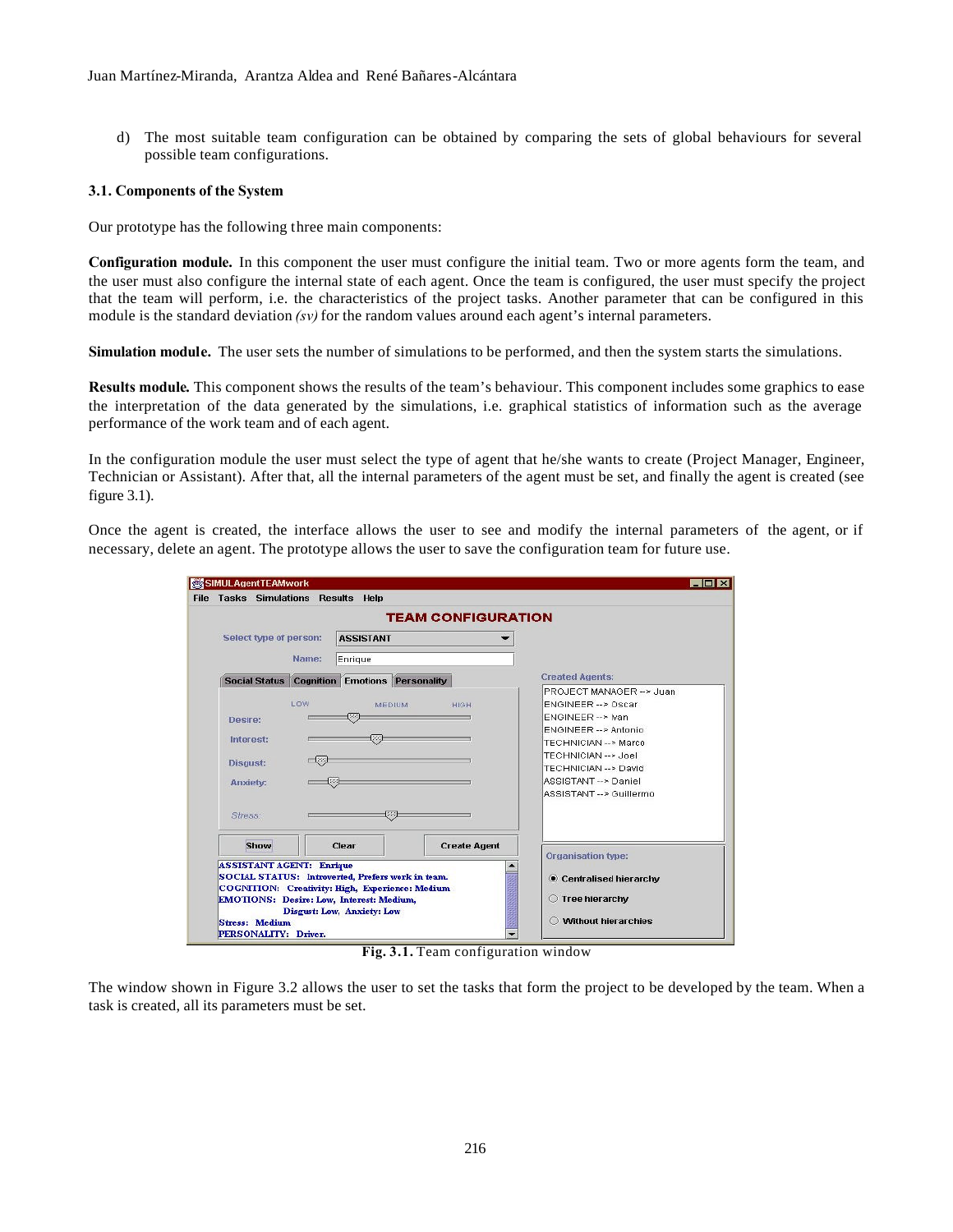

**Fig. 3.2.** Project configuration window.

When a task precedes another task, a line between both tasks represents this relationship. One of the advantages of the tool is that all the configuration process is made graphically. Similar to a team configuration, a project can be saved for future references.

The last module before the simulations start is the tasks assignment. Currently the user assigns the tasks to their respective team members, but in future, the project manager agent will have the capability to modify these assignments at run time. At this point, the user can start the simulation step by setting the number of simulations.

Finally, in the results module the user can consult what was the team behaviour through the project. We have implemented three different graphical forms to show the results. The user can observe the average duration of the project and the specific average duration of each task. Similarly the system presents graphically the average quality of each task. In addition, the user can select any task in the graphic and get the internal information of this task and see which were the agents in charge of it (see Figure 3.3).



217 **Fig. 3.3.** Results window.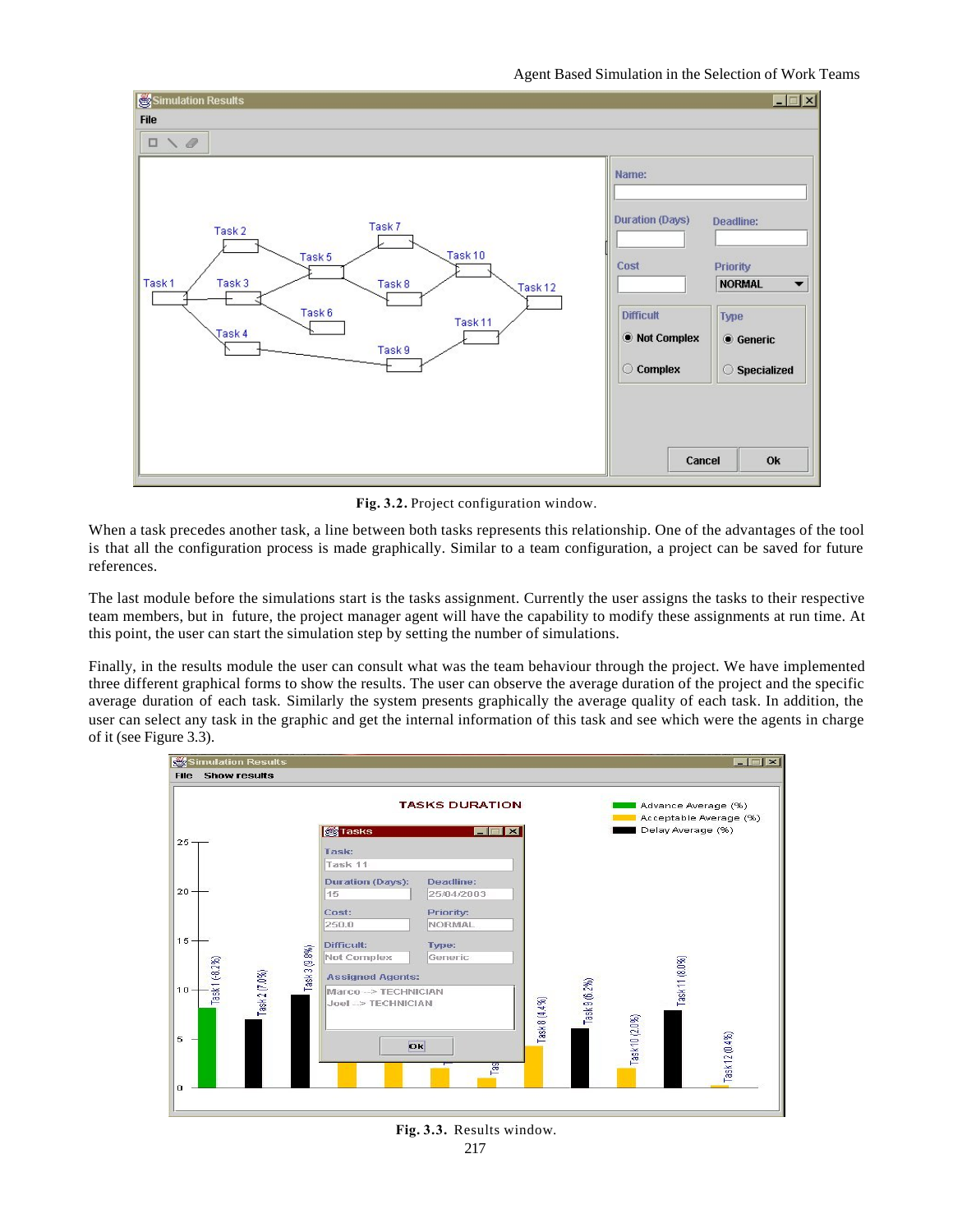The other graphical result is the information about the agent's behaviour. When the user selects any agent, the system shows the task average quality and average duration for that agent over all its assigned tasks. In future versions of the tool, several views will be implemented, such as graphics about the real duration of the tasks within the system (in days), information about the best and worst behaviour of agents at specific times, etc. All this information will help the user to take the most suitable decisions about the configuration of a real work team.

# **4. Initial Results**

In this section we present our first results obtained in the prototype. The system receives as input two "types of information": the *configuration team* with its internal state, and the *project* assigned to the team (taking into account the internal characteristics of each task and the assignment of these tasks to each agent). The output of the system is the average of *task advance or task delay*, and the *average quality* of each performed task.

The work team was configured in a first case study with 10 team members: 1 Project Manager, 3 Engineers, 3 Technicians and 3 Assistants. The internal characteristics of these agents were set randomly and the values are shown in Table 4.1.

| <b>Agent Name: Juan</b>                                                          |  |  |  |  |  |  |
|----------------------------------------------------------------------------------|--|--|--|--|--|--|
| Type: Project Manager.                                                           |  |  |  |  |  |  |
| Social Status: Introverted; prefers to work alone.                               |  |  |  |  |  |  |
| Cognition: Creativity-High; Experience-High.                                     |  |  |  |  |  |  |
| Emotions: Desire-High; Interest-High; Disgust-Low; Anxiety-Low; Stress-Low.      |  |  |  |  |  |  |
| Personality: Expressive.                                                         |  |  |  |  |  |  |
| Assigned tasks: Task 1; Task 10.                                                 |  |  |  |  |  |  |
| <b>Agent Name: Oscar</b>                                                         |  |  |  |  |  |  |
| Type: Engineer.                                                                  |  |  |  |  |  |  |
| Social Status: Extroverted; prefers to work in team.                             |  |  |  |  |  |  |
| Cognition: Creativity-Medium, Experience-Low.                                    |  |  |  |  |  |  |
| Emotions: Desire-Low; Interest-Low; Disgust-Medium; Anxiety-High; Stress-High.   |  |  |  |  |  |  |
| Personality: Driver.                                                             |  |  |  |  |  |  |
| Assigned tasks: Task 8.                                                          |  |  |  |  |  |  |
| <b>Agent Name: Ivan</b>                                                          |  |  |  |  |  |  |
| Type: Engineer.                                                                  |  |  |  |  |  |  |
| Social Status: Introverted; Prefers to work alone.                               |  |  |  |  |  |  |
| Cognition: Creativity-High; Experience-Medium.                                   |  |  |  |  |  |  |
| Emotions: Desire-Medium; Interest-High; Disgust-Low; Anxiety-Low; Stress-High.   |  |  |  |  |  |  |
| Personality: Analytical.                                                         |  |  |  |  |  |  |
| Assigned tasks: Task 3; Task 5; Task 12.                                         |  |  |  |  |  |  |
| <b>Agent Name: Antonio</b>                                                       |  |  |  |  |  |  |
| Type: Engineer.                                                                  |  |  |  |  |  |  |
|                                                                                  |  |  |  |  |  |  |
| Social Status: Introverted; Prefers to work alone.                               |  |  |  |  |  |  |
| Cognition: Creativity-Medium; Experience-High.                                   |  |  |  |  |  |  |
| Emotions: Desire-High; Interest-High; Disgust-Low; Anxiety-Low; Stress-Low.      |  |  |  |  |  |  |
| Personality: Amiable.                                                            |  |  |  |  |  |  |
| Assigned tasks: Task 4; Task 5; Task 10.                                         |  |  |  |  |  |  |
| <b>Agent Name: Marco</b>                                                         |  |  |  |  |  |  |
| Type: Technician.                                                                |  |  |  |  |  |  |
| Social Status: Introverted; Prefers to work alone.                               |  |  |  |  |  |  |
| Cognition: Creativity-Medium; Experience-Medium.                                 |  |  |  |  |  |  |
| Emotions: Desire-High; Interest-Medium; Disgust-Medium; Anxiety-Low; Stress-Low. |  |  |  |  |  |  |
| Personality: Amiable.                                                            |  |  |  |  |  |  |
| Assigned tasks: Task 3; Task 5; Task 7; Task 11                                  |  |  |  |  |  |  |
| <b>Agent Name: Joel</b>                                                          |  |  |  |  |  |  |
| Type: Technician.                                                                |  |  |  |  |  |  |
| Social Status: Extroverted; Prefers to work alone                                |  |  |  |  |  |  |
| Cognition: Creativity-Medium; Experience-High.                                   |  |  |  |  |  |  |
| Emotions: Desire-High; Interest-High; Disgust-High; Anxiety-High; Stress-Medium. |  |  |  |  |  |  |
| Personality: Driver.<br>Assigned tasks: Task 2; Task 4; Task 11.                 |  |  |  |  |  |  |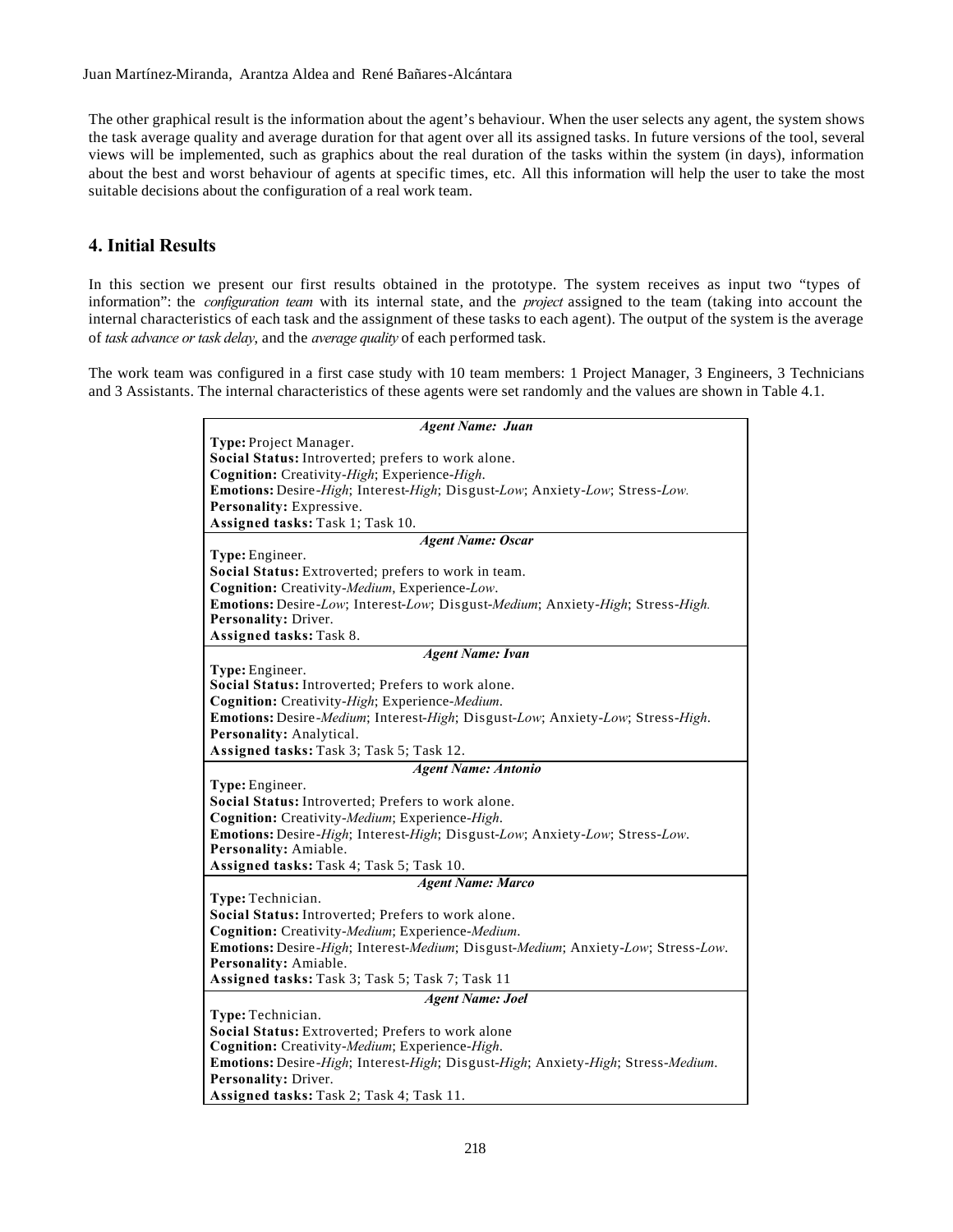| <b>Agent Name: David</b>                                                            |  |  |  |  |  |  |
|-------------------------------------------------------------------------------------|--|--|--|--|--|--|
| Type: Technician.                                                                   |  |  |  |  |  |  |
| <b>Social Status:</b> Introverted: Prefers to work alone                            |  |  |  |  |  |  |
| Cognition: Creativity-Medium; Experience-Medium.                                    |  |  |  |  |  |  |
| Emotions: Desire-High; Interest-High; Disgust-Low; Anxiety-Low; Stress-Low.         |  |  |  |  |  |  |
| Personality: Driver.                                                                |  |  |  |  |  |  |
| Assigned tasks: Task 7; Task 10.                                                    |  |  |  |  |  |  |
| <b>Agent Name: Daniel</b>                                                           |  |  |  |  |  |  |
| Type: Assistant.                                                                    |  |  |  |  |  |  |
| Social Status: Extroverted; Prefers to work alone                                   |  |  |  |  |  |  |
| Cognition: Creativity-Medium; Experience-High.                                      |  |  |  |  |  |  |
| Emotions: Desire-High; Interest-High; Disgust-Low; Anxiety-Medium; Stress-Low.      |  |  |  |  |  |  |
| Personality: Driver.                                                                |  |  |  |  |  |  |
| Assigned tasks: Task 4; Task 6; Task 8; Task 12                                     |  |  |  |  |  |  |
| <b>Agent Name: Guillermo</b>                                                        |  |  |  |  |  |  |
| Type: Assistant.                                                                    |  |  |  |  |  |  |
| <b>Social Status:</b> Extroverted: Prefers to work in team.                         |  |  |  |  |  |  |
| <b>Cognition:</b> Creativity-High; Experience-Medium                                |  |  |  |  |  |  |
| Emotions: Desire-Low; Interest-Low; Disgust-Medium; Anxiety-High; Stress-High.      |  |  |  |  |  |  |
| Personality: Driver.                                                                |  |  |  |  |  |  |
| Assigned tasks: Task 2; Task 5; Task 9.                                             |  |  |  |  |  |  |
| <b>Agent Name: Enrique</b>                                                          |  |  |  |  |  |  |
| Type: Assistant.                                                                    |  |  |  |  |  |  |
| <b>Social Status:</b> Extroverted: Prefers to work alone                            |  |  |  |  |  |  |
| <b>Cognition:</b> Creativity-Low; Experience-Low.                                   |  |  |  |  |  |  |
| <b>Emotions:</b> Desire-Low; Interest-Low; Disgust-High; Anxiety-High; Stress-High. |  |  |  |  |  |  |
| Personality: Expressive.                                                            |  |  |  |  |  |  |
| Assigned tasks: Task 3.                                                             |  |  |  |  |  |  |

**Table 4.1.** Team Members Configuration.

We have assigned a project with 12 tasks to this team. The characteristics of each task are described in Table 4.2. We must say that the tasks characteristics were selected randomly and do not represent a real project.

| Name    | <b>Difficult</b> | <b>Type</b> | <b>Precedes</b>            |
|---------|------------------|-------------|----------------------------|
| Task 1  | Complex          | Specialised | Task 2<br>Task 3<br>Task 4 |
| Task 2  | Complex          | Generic     | Task 5                     |
| Task 3  | Not Complex      | Specialised | Task 5<br>Task 6           |
| Task 4  | Complex          | Specialised | Task 9                     |
| Task 5  | Complex          | Generic     | Task 7<br>Task 8           |
| Task 6  | Complex          | Generic     |                            |
| Task 7  | Not Complex      | Specialised | Task 10                    |
| Task 8  | Complex          | Generic     | Task 10                    |
| Task 9  | Not Complex      | Generic     | Task 11                    |
| Task 10 | Complex          | Generic     | Task 12                    |
| Task 11 | Not Complex      | Generic     | Task 12                    |
| Task 12 | Not Complex      | Specialised |                            |

**Table 4.2.** Project configuration.

With these input information we developed 50 simulations and we observe that:

• The most delayed tasks were those that have been performed by agents with high or medium values in the stress, anxiety and disgust parameters, even when the values of desire and interest were medium or high (see Task 2, Task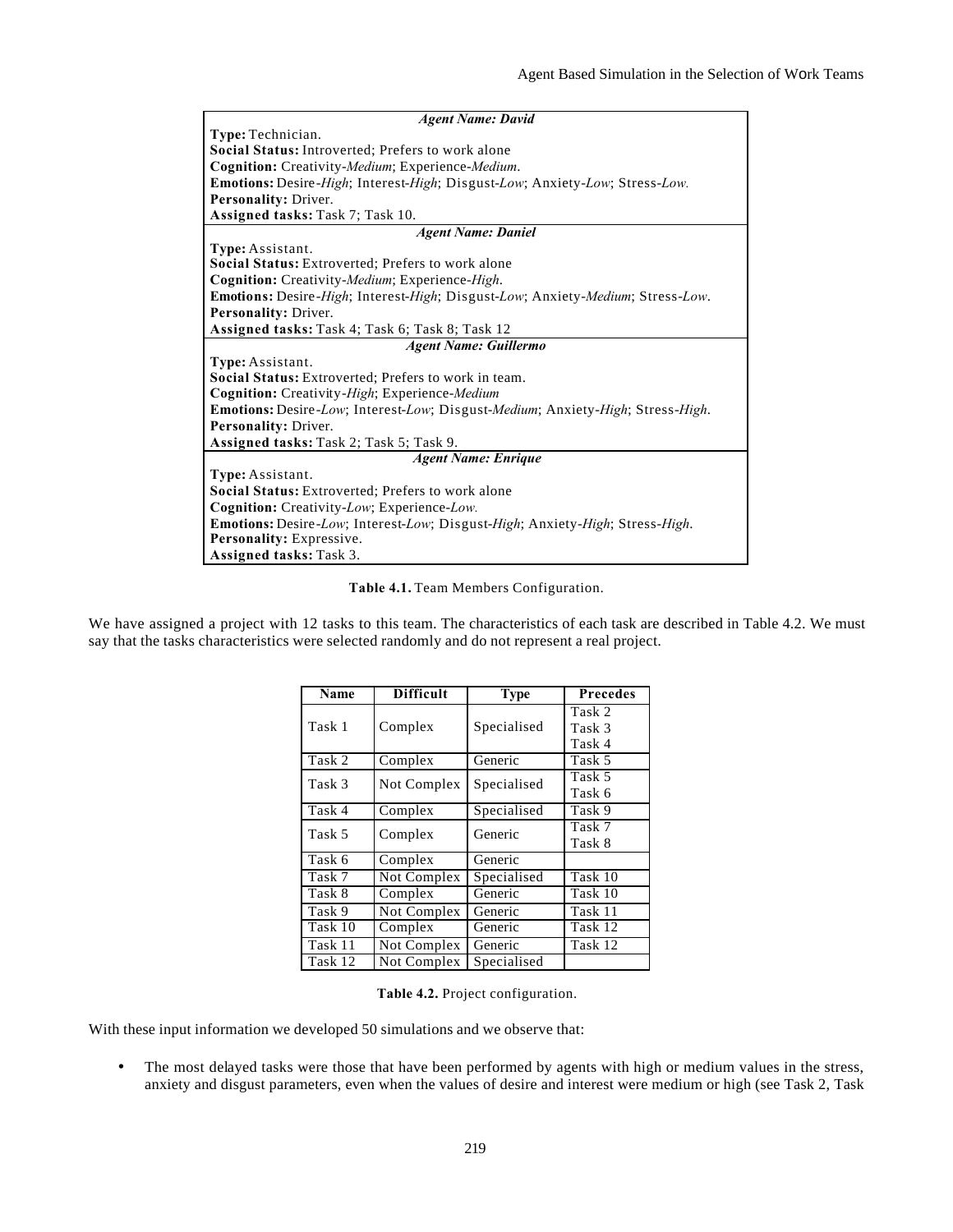3, Task 9 and Task 11 in Fig 4.1), the agents with this behaviour in our case study were the agents Ivan and Guillermo.

• The tasks with high degree of completion were those that have been performed by agents with high values in the interest and desire parameters, and medium-low values in the disgust and anxiety parameters, for example the agents Juan and Daniel (see Task 1 and Task 12 in Fig. 4.1).



**Fig. 4.1**. Average task duration after 50 simulations.

- Tasks with low average quality were performed by agents with high or medium stress faced with a complex difficult task. Nevertheless, the quality of a task is less affected by the internal parameters of the agents than its duration.
- The tasks with high average quality were made by agents with high values of the interest and desire parameters and low values of the stress, disgust and anxiety parameters. The agents with the best average quality were the agents Juan, Antonio and David.

After these 50 simulations several modifications were made to the team. On the one hand the internal parameters of each agent were modified (raising and/or lowering the value in one or more emotions parameters, changing its social features and changing the values in its cognition component). On the other hand some agents were assigned or removed from some of the tasks.

After 50 simulations with every change, we observed the following results:

• When an agent is assigned or removed from one task, if this agent has similar internal parameters to its task-mates, the result in the task is almost the same. On the other hand, if the internal parameters of the agent are too different from those of the other agents assigned to that task, then the change in the task result is relevant.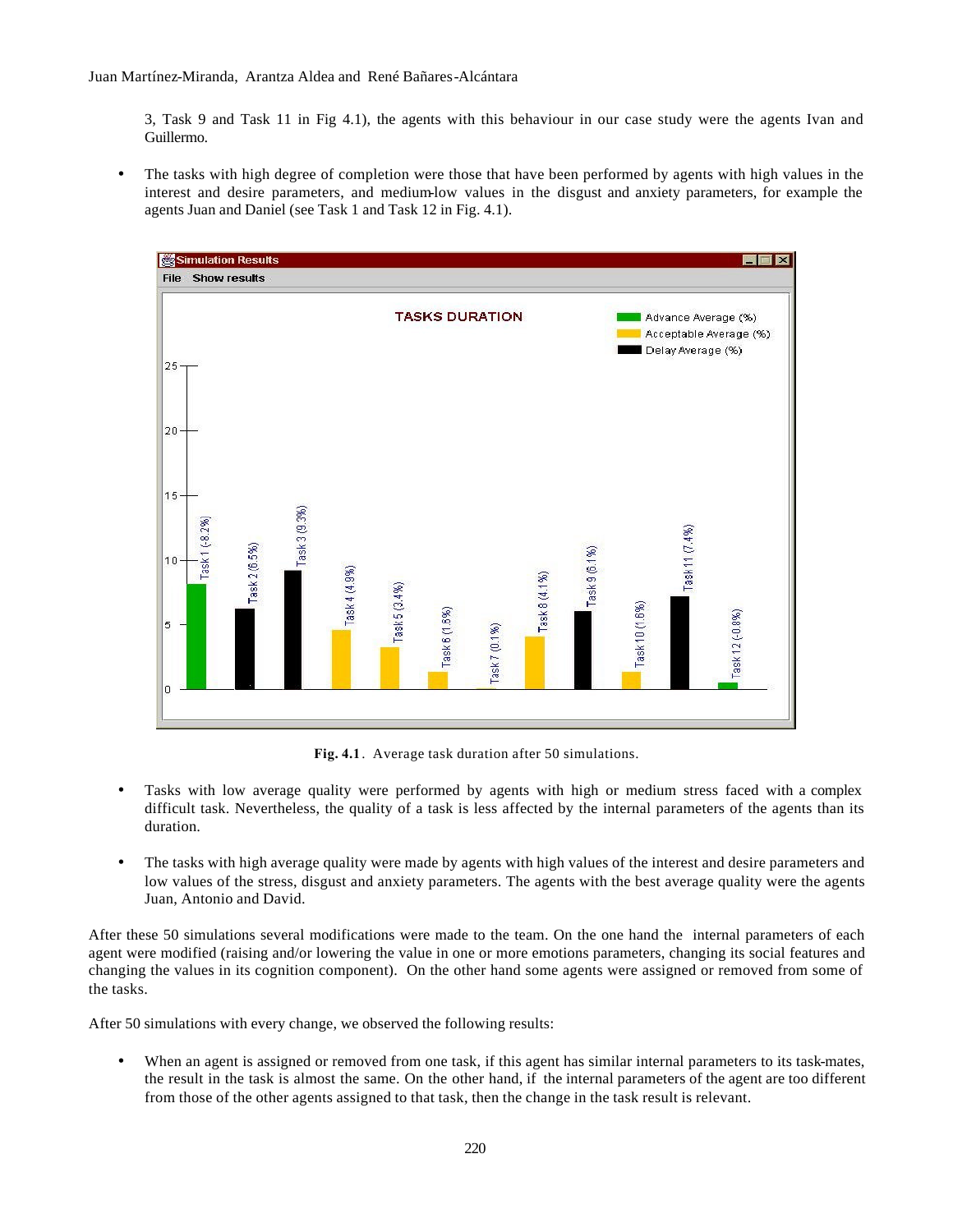- When the emotional state of the agent is balanced (the values of the interest and desire are *medium* or *high*, and the values of the disgust, anxiety are *low* or *medium*) the task average duration is *acceptable* and the task quality is *high*.
- When one agent with *high* stress and *low* desire and interest is removed from a given task, and its tem-mates with *low* or *medium* stress and *medium* or *high* interest and desire are still working on the task, then the task average duration is decreased. We removed the agent Enrique from task 3 (the one with the highest delay in the first 50 simulations) and the average duration was improved.
- The agent stress parameter has a great influence in the task duration result. When the stress is *high* the average task duration increases and when is *low*, the task duration decreases. The task quality is influenced like the duration by the stress but in a lesser degree. In this case study we decrease the stress parameter for the Enrique and Ivan agents. The average duration was decreased and the average quality of their assigned tasks was increased.
- The agent creativity parameter has influence in the task result only when the task type is *specialised*.
- When the individual emotional parameters of the agents could generate a bad result in their tasks (i.e. high or medium stress, high or medium anxiety, high or medium disgust, and low or medium interest, low or medium desire) but they work together in a same task, two possible changes in the task results occur. If all the agents prefer to work in a team, then the task duration decreases and the task quality increases. On the contrary, if all the agents prefers to work alone and they are working in a given task together, the task average duration increases and the task quality decreases.
- When the agent prefers to work in a team but is working alone in a task, the task duration is mo re affected than the task quality. This could be observed with the agent Guillermo and its assigned task 9.
- Tasks in charge of agents with *analytical* and *driver* personality got the best average quality and duration. For example we put the agents Ivan and Daniel together in task 12 and the average duration was –0.8% (negative value means advance) and average quality was 96%, even the stress parameter of Ivan was *high* and desire was *medium*.

It could be argued that these results could be expected a priori given the way in which the agent's behaviour is generated, they are, nevertheless a solid basis to add more complexity to the model of a team.

# **5. Conclusions and Future Work**

In this paper we have discussed the agent-base model that we are developing to support the configuration of work teams. Our proposed model includes emotional and personality traits for modelling human behaviour. The model also includes a basic task representation. The human behaviour is generated from the interaction between team-members and its assigned tasks. We have presented the development of a first prototype that implements our model and some initial results obtained were also presented.

Nevertheless there are some work that are yet to be developed to complete this research. There are several aspects that need to be taken into account to build a solid and reliable agent-based tool. We have divided the job to be done in the following points:

*1.- Improve our model.* We must tune the values of our emotional parameters in order to get the most suitable proportionality between our proposed parameters and real life. We also have to analyse if there are other emotions that must be taken into account. To achieve this goal some sensitivity analysis over our parameters should be done backed with information from a real team.

*2.- Test our model with a real team in a real project.* This part is one of the most important work that we must do. Our model can be validated by testing it with real information or by asking an expert to validate it. We will be able to observe whether the emotions have the influence in human behaviour that we are proposing or not. We must also improve our task model by taking into account any other relevant information that affects the behaviour of the agents. With these tests we could make the sensitivity analysis and enhance our emotions model as we explained below.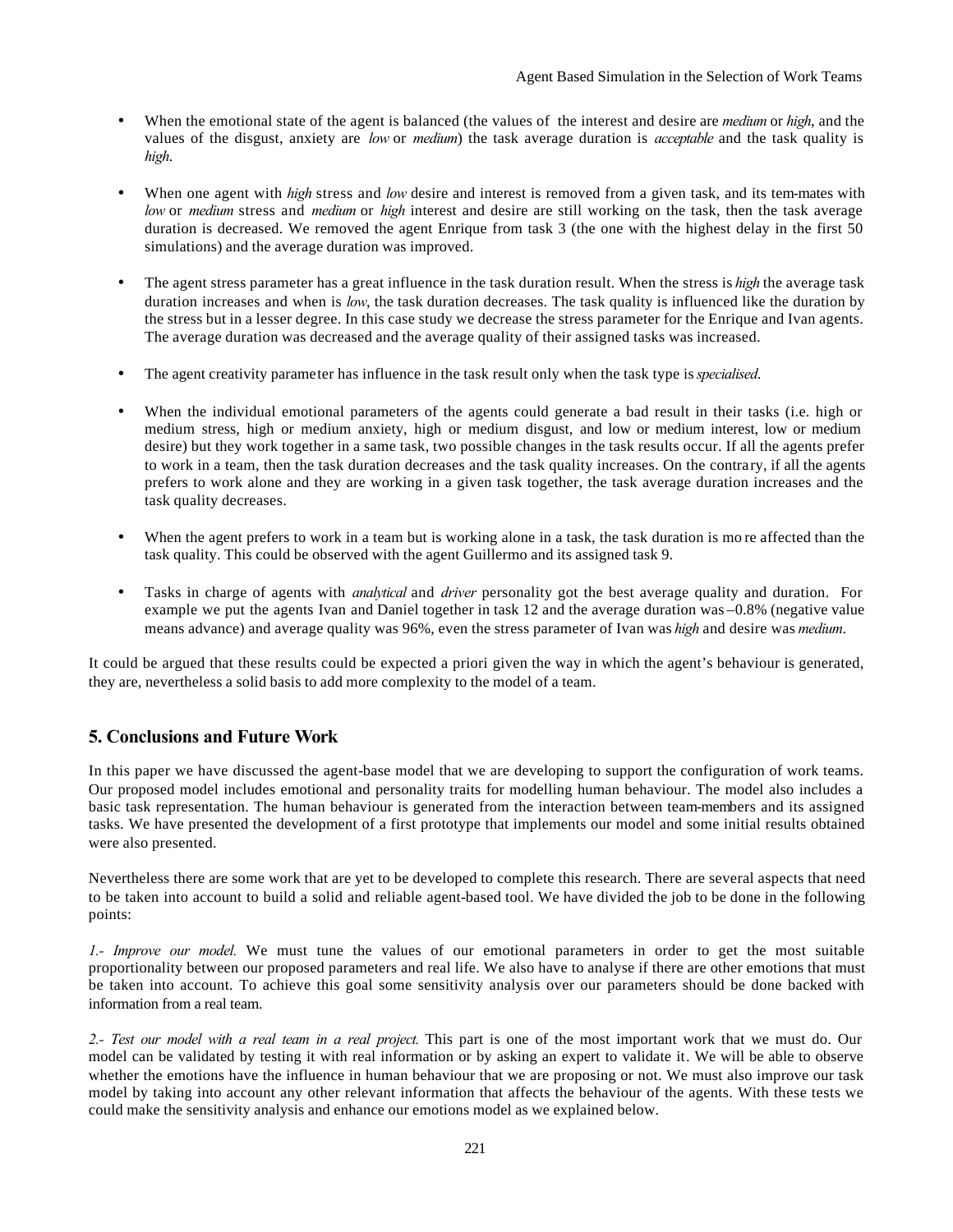# **References**

- 1) **Biegler, I. E. Grossmann and A. Westerberg**: "Systematic Methods of Chemical Process Design", Prentice Hall International Series. In The Physical and Chemical Engineering Sciences. Chapt. I pp 1-21, 1997
- 2) **Picard, R.W:** "Affective Computing", MIT. Press: Cambridge, MA. 1997.
- 3) **Minsky, M.:** "The Society of Mind", Simon & Schuster, New York 1995.
- 4) **Wooldridge, M and Jennings, N. R.:** "Intelligent Agents: Theory and Practice." The Knowledge Engineering Review 10, pp. 115-152, 1995.
- 5) **Martínez-Miranda, J, Aldea A. and R. Bañares-Alcántara**: *"*A Social Agent Model to Simulate Human Behaviour*",* in Proceedings of the 3rd. Workshop on Agent-Based Simulation, Christop Urban (Editor) pp. 18 - 23 April 2002.
- 6) **Urban, Ch. and Schmidt, B.:** "Agent-Based Modelling of Human Behaviour", in Emotional and Intelligent II The Tangled Knot of Social Cognition, AAAI Fall Symposium Series, North Falmouth, MA. 2000.
- 7) **Aldea, A, López, B. and Bañares-Alcántara, R**: "The Use of Intelligent Agents to Manage Human Resources in the Design of Chemical Processes", in Proceedings of the 3<sup>rd</sup> Catalan Congress on Artificial Intelligence, CCIA 2000 (Villanova i la Geltrú, Barcelona, Oct 5-7) pp. 1-5, Barcelona 2000.
- 8) **Bañares-Alcántara R. and King, J. M. P.:** "Design Support Systems for Process Engineering-III Design Rationale as a Requirement for Effective Support", Computer and Chemical Engineering, Vol. 21 No. 3 pp. 263-276, 1997.
- 9) **Frijda, N.:** "The Emotions", Cambridge, UK Cambridge University Press, 1986.
- 10) **Izard, C.**: "The Psychology of Emotions", Plenum Press, New York 1991.
- 11) **Johnson-Laird, P and Oatley, K.:** "Basic Emotions, Rationality, and Folk Theory", in N. L. Stein and K. Oatley (editors), Basic Emotions, pp. 169-200. Hove, U.K. Lawrence Erlbaum 1992.
- 12) **Mamdani, E. H. and Assilian, S.:** "An experiment in linguistic synthesis with a fuzzy logic controller"*,* International Journal Machine Stud., Vol. 7 (1), 1975.